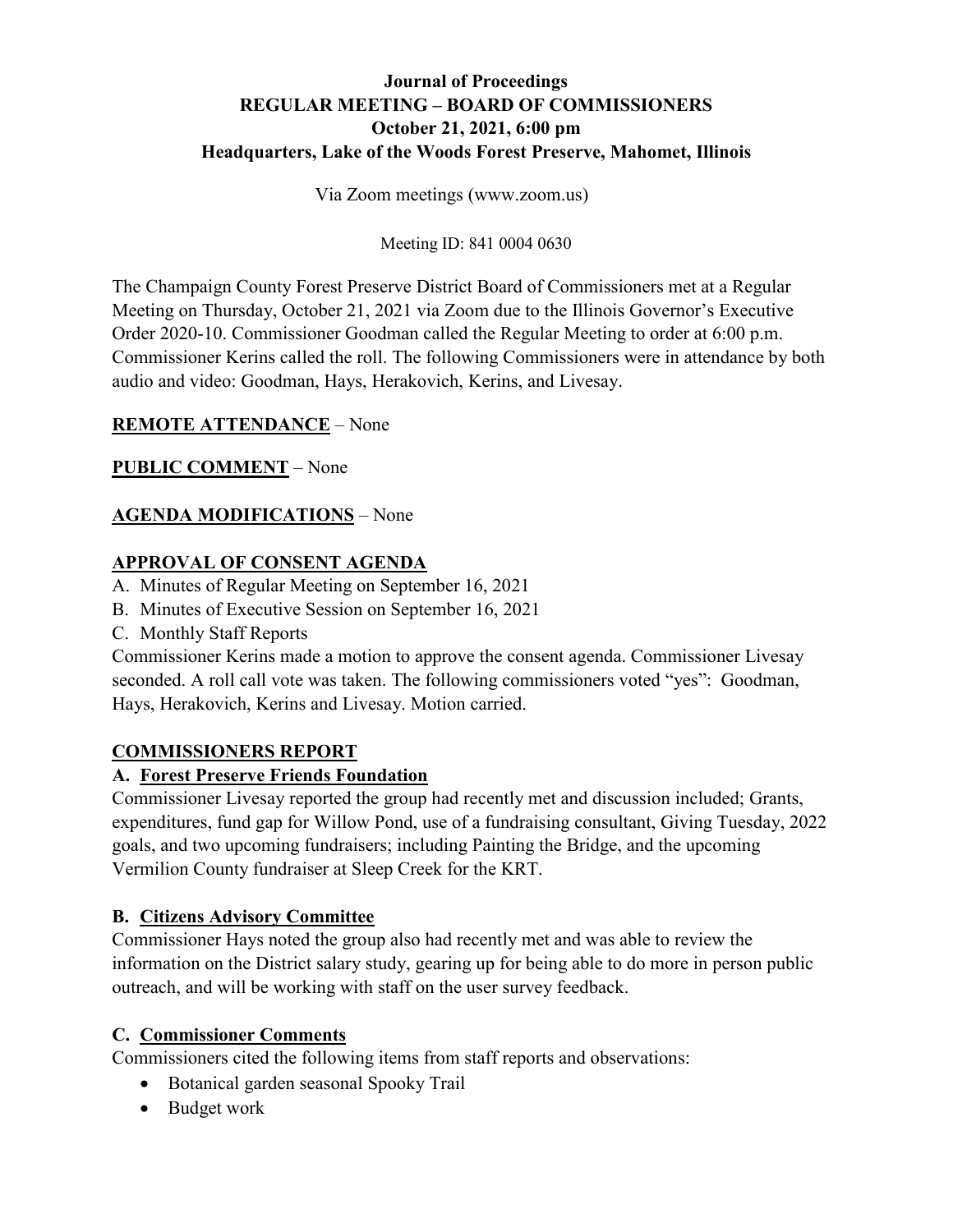## **Regular Meeting October 21, 2021 Page 2 of 4**

# • DEI work

- Volunteer appreciation water bottle
- Lake of the Woods kayak launch
- Interpretive Center new snake enclosure
- Stidham Woods bike trail improvements
- KRT construction work/signs amenities
- Willow Pond funding
- District security camera needs
- Golf and camping trends
- Monarch migration

All commissioners commended staff on the wonderful appearance of all preserves and recent programming initiatives.

Commissioner Goodman asked what the timeline for work on the KRT Champaign County completion. District Planner, Bridgette Moen, advised it would be element driven, but roughly around 5 months.

Livesay inquired on mitigation funding. Deputy Director, Mike Daab, responded it is within the timeline given.

## **Staff Reports/Discussion Items**

**A. Announcements** – Pearson stated how helpful and welcoming staff have been.

**B. Comprehensive Plan Update** – Moen shared a presentation and gave an overview of the plan information. Moen advised work is currently under way on data collection, and also waiting on 2020 census information to be released.

Commissioner questions included; would our area be restricted due to agriculture tillable acres, could a copy of the presentation be shared, and are trails accounted for in acreage. Moen noted trails are included in acreage, would verify tillable acreage, and will be glad to share the document. Commissioners commended Moen on the document and presentation.

## **C. Third Quarter Program Budget Report**

Baker shared information regarding the third quarter program budget that was included in the Board packet. Commissioner Hays asked for clarification in project funding in regard to the kayak launch. Baker responded that capital projects are classified per department for salary breakdown. Hays also asked for clarification foundation numbers. Pearson noted the amount is shared staff hours.

Pearson asked Kerins to share information regarding a DEI graduate fellowship. Kerins advised as talked about it in previous years was the possibility of using a fellowship in regard to DEI.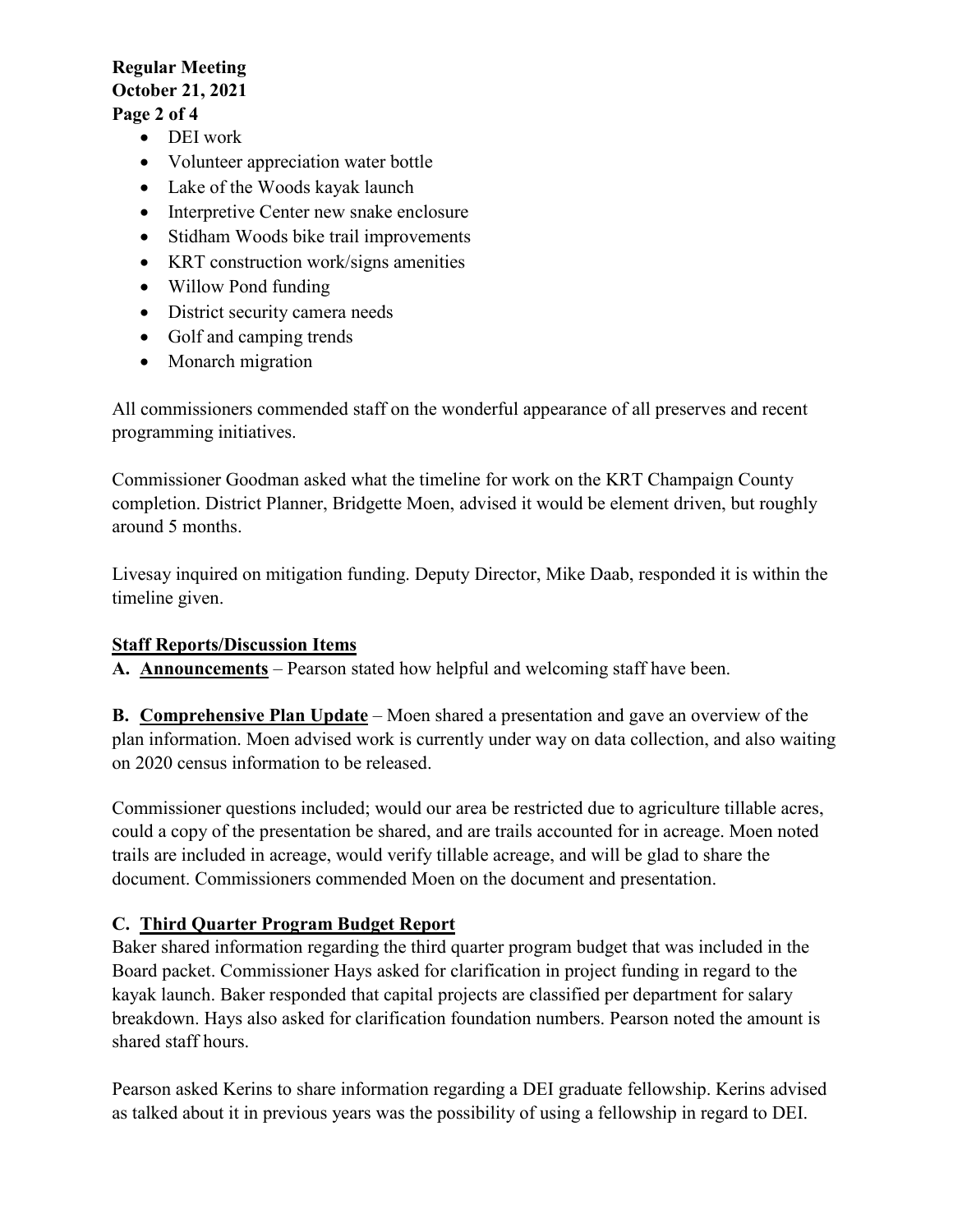## **Regular Meeting October 21, 2021 Page 3 of 4**

Kerins advised he had spoken with colleague that had worked with a fellowship participant in their program and it had been a great collaboration for both the employee and the participant. Kerins explained this would not be an internship, or be a person to lead the District DEI, but an individual that would be from an underserved population, that would work closely with District staff to gain park/forest preserve experience over a one to two-year time period. Kerins went on to explain that such fellowships are often used for those individuals that may already have their masters work completed. Commissioners asked staff to develop a job description outline and bring back to them for comments. Commissioners also noted areas to include; goals of the program, educational opportunities, measurable outcomes. Pearson stated she has experience with such programs, so will work with Edgington on a document.

## **D. 2022-2023 Fees Review**

Baker explained the two main changes to be noted included the removal of damage deposits from facility rentals and an additional charge for certain golf outings.

# **E. Golf Carts Purchase Discussion**

Baker reviewed information regarding the document that was included in the packet, and requested comments. Baker noted the proposal will be brought back next month for approval. Livesay expressed her desire to have cart use tested on the course, as previous years with battery carts, there had been problems.

# **OLD BUSINESS** - None

## **NEW BUSINESS**

# **A. Disbursements for Approval**

Commissioner Herakovich moved to approve the payment of \$361,966.20 in disbursements dated September 17, 2021 through October 21, 2021. Commissioner Kerins seconded. A roll call vote was taken. The following commissioners voted "yes": Goodman, Hays, Herakovich, Kerins and Livesay. Motion carried.

# **B. Treasurers Report - September**

Commissioner Herakovich moved the Board approve the September 2021 Treasurer's report. Commissioner Livesay seconded. A roll call vote was taken. The following commissioners voted "yes": Goodman, Hays, Herakovich, Kerins and Livesay. Motion carried.

# **C. Ordinance 2021-01 Tentative Tax Levy**

Commissioner Herakovich moved the Board approve Ordinance 2021-01, the Annual Tentative Tax Ley for 2021 Taxes due in 2022. Commissioner Livesay seconded. Finance Director, John Baker, noted he had been in contact with the County regarding; EAV rates and property tax appeals. A roll call vote was taken. The following commissioners voted "yes": Goodman, Hays, Herakovich, Kerins and Livesay. Motion carried.